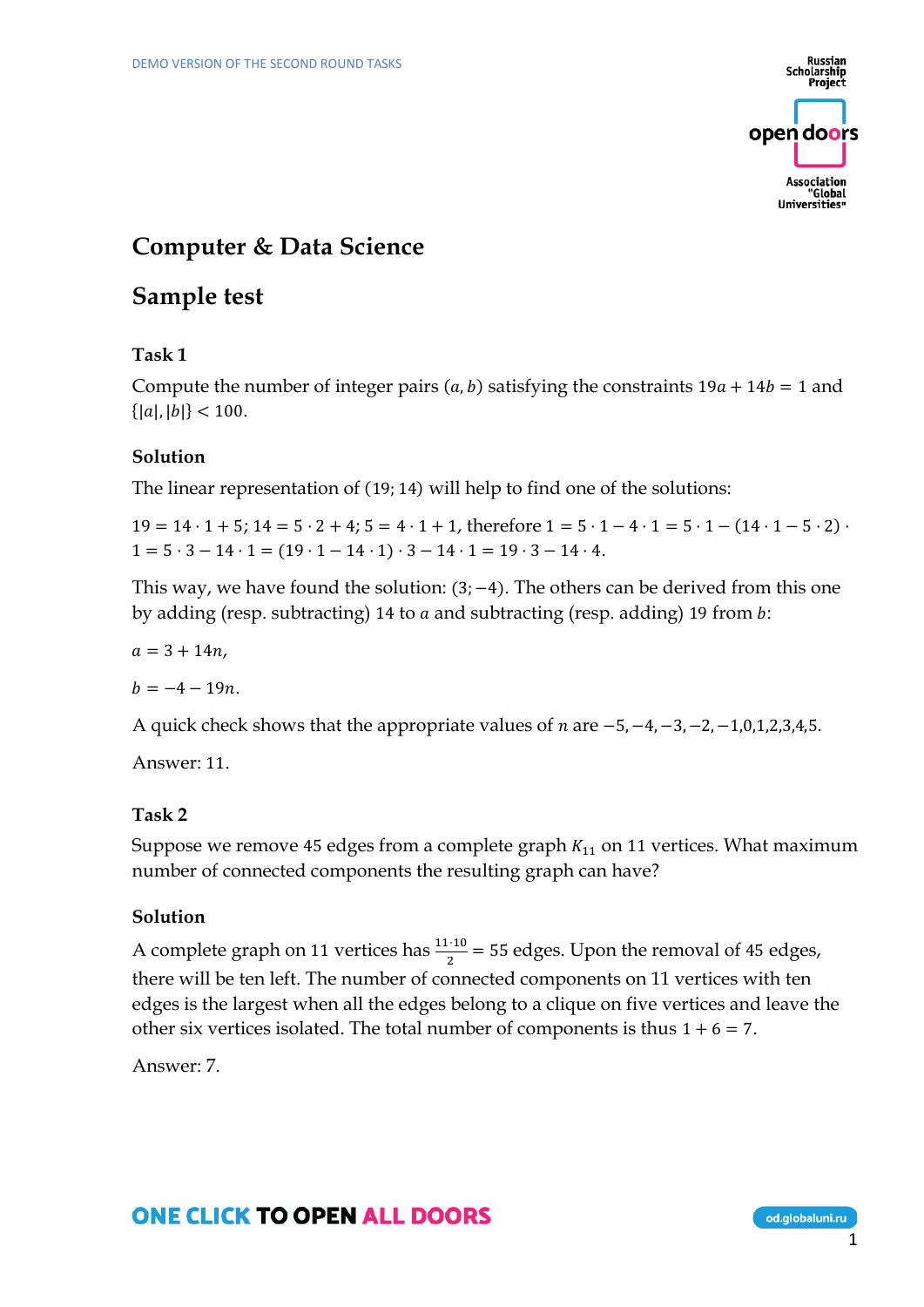Scholarship<br>Scholarship<br>Project open doors Association "Global

#### **Task 3**

In this problem, we use  $\oplus$  to denote the exclusive OR (XOR) junction and a bar above variables to represent the Boolean negation. Consider the expression  $x_1 \oplus x_2 \oplus x_3 \oplus ... \oplus x_n$  $x_{20}$ . Suppose that each of the symbols  $x_i$  is replaced with true, false, a, <u>a</u>, b, <u>b</u>. What is the probability that the value of the resulting expression will be constant true?

### **Solution**

The probabilistic procedure here is equivalent to the following:

- Stage 1. In the original expression, every  $x_i$  is uniformly and independently replaced by  $\{false, a, b\}$ , resulting in an expression whose value is one of the following four: { $false, a, b, a \oplus b$ }. The basic properties of the XOR junction suggest that  $false \oplus p = p$  and  $p \oplus p = false$ .
- Stage 2. In the expression obtained at Stage 1, each of the 20 operands is negated with probability  $\frac{1}{2}$ . Thus, the value of the whole expression either stays intact or is negated, and the probability of each of these outcomes is  $\frac{1}{2}$  (it is sufficient to change the negation state of  $x_{20}$  to alter the negation state of the whole expression).

The above implies that the probability that we need to determine is half the probability of getting a constant *false* expression at Stage 1. This probability equals that of an even number of symbols in  $x_1, ..., x_{20}$  being changed to a, and another even number of the symbols, to b. The formula of total probability is used next, depending on what number of  $x_i$ s was changed to *false*. Let  $k$  be the number of the  $x_i$ s. Only even values of  $k$  would fit, as an odd k will make it impossible to divide the remaining  $x_i$ s into two groups with an even number of members.

- For each fixed even  $k < 20$ , the conditional probability that the resulting expression is constant *false* after changing all the remaining  $x_i$ s (those that have not been replaced by *false*) to *a* or *b* is  $\frac{1}{2}$ . (The valid and invalid expressions are in 1-to-1 correspondence, which is produced by switching any  $x_i$  from a to b or vice versa.)
- For  $k = 20$ , the conditional probability is 1.

For every integer  $k \in [0,20]$ , the probability that, among all  $x_1, ..., x_{20}$ , exactly  $k$  symbols are changed to *false* is  $\left(\frac{20}{k}\right)$  $\left(\frac{20}{k}\right) \cdot \left(\frac{1}{3}\right)$  $\left(\frac{1}{3}\right)^k \cdot \left(\frac{2}{3}\right)$  $\frac{2}{3}$ )<sup>20-k</sup>.

By applying the total probability formula, we obtain: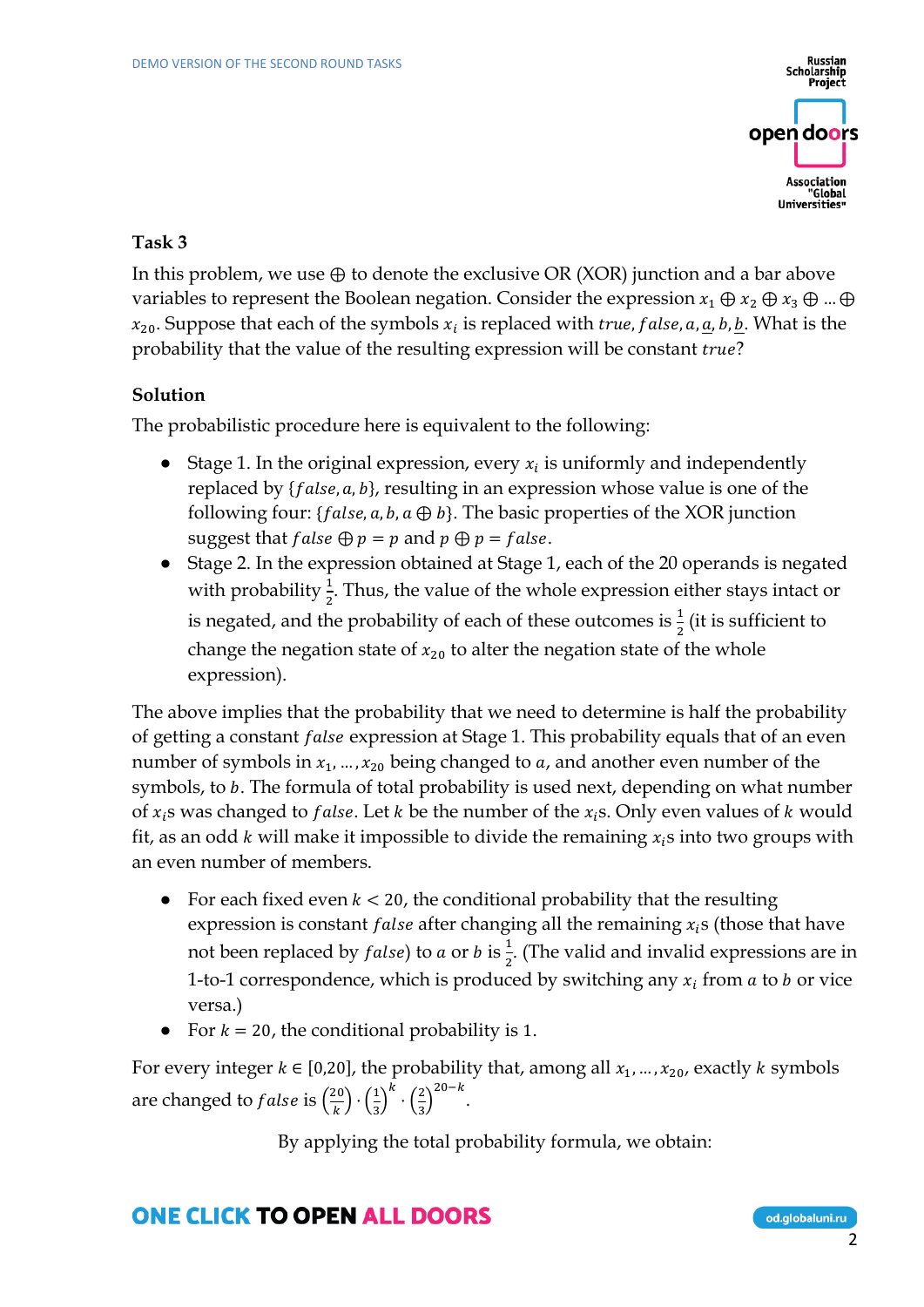$\overline{ }$ 

Russian Scholarship<br>Scholarship<br>Project open doors Association Global"<br>"Global Universities"

$$
\frac{1}{2} \cdot \left( \sum_{0 \le k < 20 \text{keven}} \left( \frac{20}{k} \right) \cdot \left( \frac{1}{3} \right)^k \cdot \left( \frac{2}{3} \right)^{20-k} \cdot \frac{1}{2} + \left( \frac{1}{3} \right)^{20} \cdot 1 \right)
$$
\n
$$
= \frac{1}{4} \cdot \left( \left( \frac{1}{3} \right)^{20} + \sum_{0 \le k \le 20 \text{keven}} \left( \frac{20}{k} \right) \cdot \left( \frac{1}{3} \right)^k \cdot \left( \frac{2}{3} \right)^{20-k} \cdot \right) \right)
$$

The sum  $\Sigma$  can be simplified using the binomial summation formula:

$$
\sum_{0 \le k \le 20 \text{keven}} \left(\frac{20}{k}\right) \cdot \left(\frac{1}{3}\right)^k \cdot \left(\frac{2}{3}\right)^{20-k}
$$
\n
$$
= \sum_{k=0}^{20} \left(\frac{20}{k}\right) \cdot \left(\frac{1}{3}\right)^k \cdot \left(\frac{2}{3}\right)^{20-k}
$$
\n
$$
+ \sum_{k=0}^{20} \left(\frac{20}{k}\right) \cdot \left(\frac{-1}{3}\right)^k \cdot \left(\frac{2}{3}\right)^{20-k} = \frac{1}{2} \cdot \left(\left(\frac{2}{3} + \frac{1}{3}\right)^{20} + \left(\frac{2}{3} - \frac{1}{3}\right)^{20}\right) = \frac{1}{2} \cdot \left(1 + \left(\frac{1}{3}\right)^{20}\right).
$$

Thus, the answer can be simplified so that it does not contain the  $\Sigma$  operator:

$$
\frac{1}{4} \cdot \left( \left( \frac{1}{3} \right)^{20} + \frac{1}{2} \cdot \left( 1 + \left( \frac{1}{3} \right)^{20} \right) \right) = \frac{1}{8} \cdot \left( 1 + \left( \frac{1}{3} \right)^{19} \right).
$$

Answer:  $\frac{1}{8} \cdot \left(1 + \left(\frac{1}{3}\right)\right)$  $\frac{1}{3}$  $\Big)^{19}$ .

#### **Task 4**

Which disadvantages does a fully associative cache have?

- a) **A high miss cost**
- b) It is not compatible with all RAM types
- c) A high percentage of misses
- d) **The implementation complexity**

#### **Task 5**

The input to a program is strings of the form:

Car\_brand, car\_model, production\_year, mileage. All the strings end with the word "End".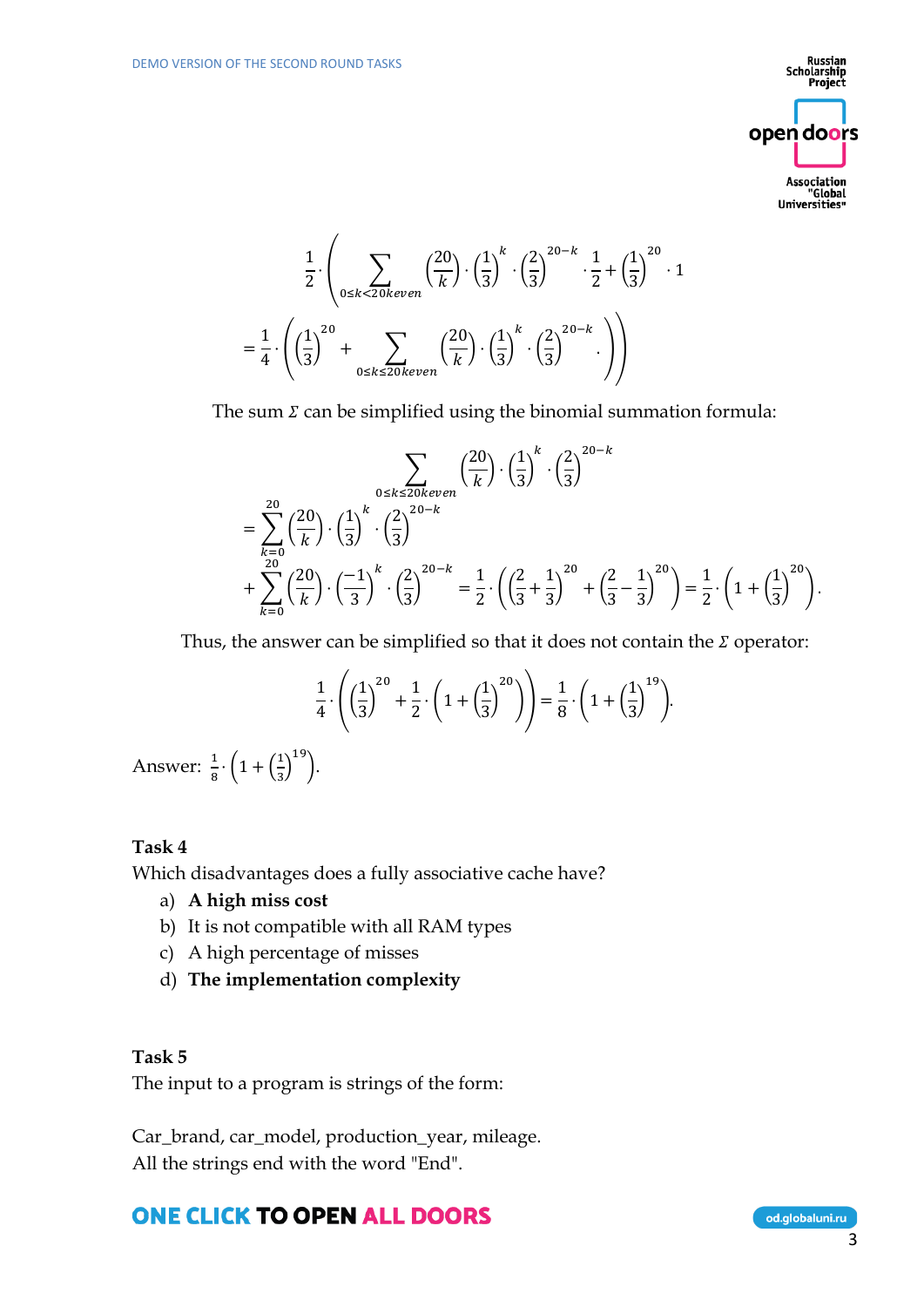

Write a program that prints out the answer to the following question: Which car brands have a mileage of over 100,000?

Output format

Lines (car\_brand) are displayed in alphabetical order. If there are no such cars, do not display anything.

```
Brand_1
Brand_2
Brand_3
Solution
data = []res = set()s = input()while s != 'End':
   data.append(s.split(','))
  s = input()for i in data:
   if int(i[3]) > 100000:
     res.add(i[0])
print('\n'.join(sorted(list(res))))
Program input
Audi, A8, 2015, 89516
Opel, Astra, 2012, 100000
Volkswagen, Passat, 2010, 245789
Audi, A4, 2018, 98564
Audi, A4, 2019, 45782
Volvo, XC90, 2015, 198456
Audi, A6, 2020, 21041
Audi, A8L, 2017, 68745
Volvo, XC90, 2015, 269458
Volkswagen, Touareg, 2016, 97856
End
```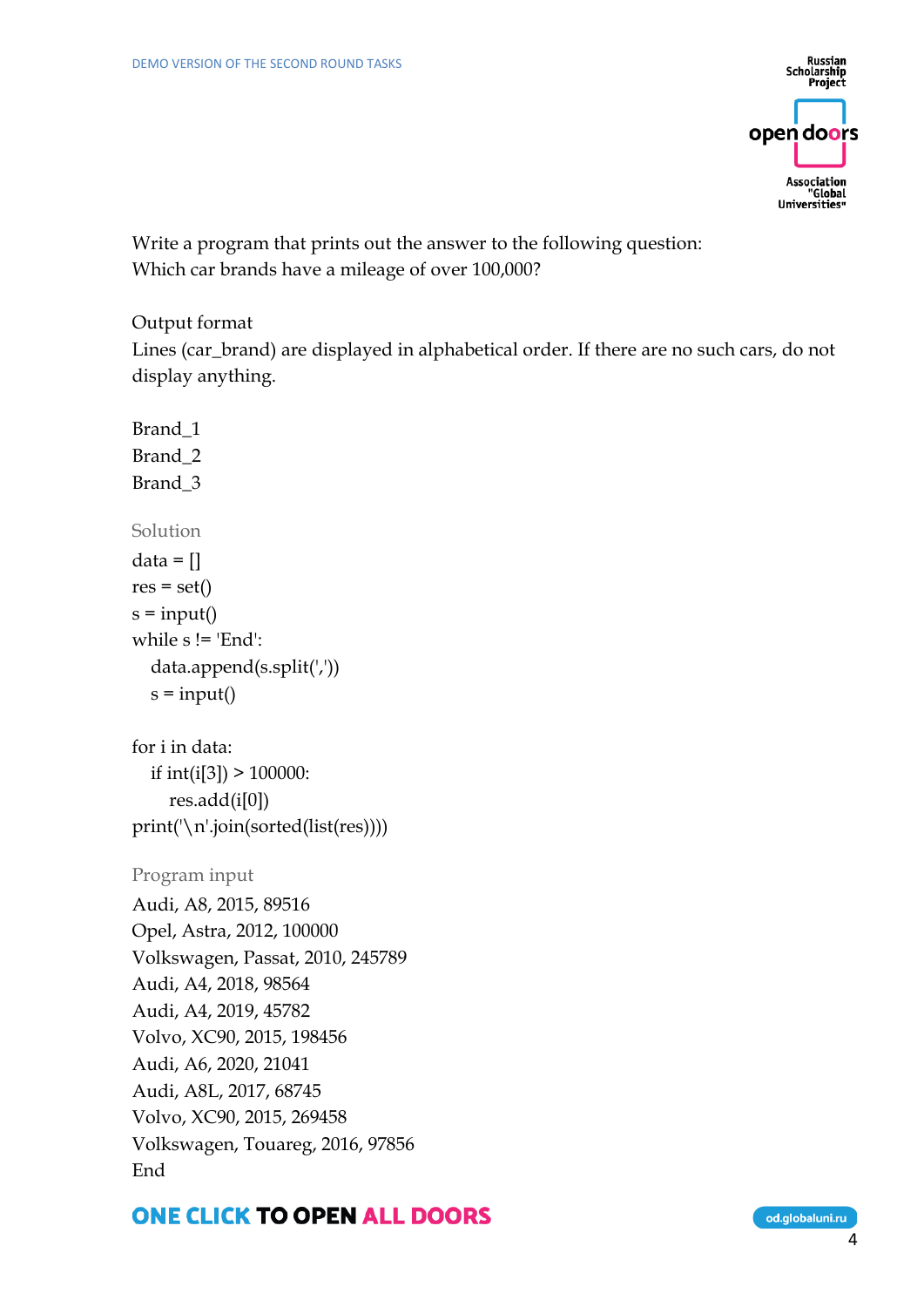

Program output Volkswagen Volvo

### **Task 6**

Write a template class MyVector, which is a dynamically expanding array, in  $C + \cdot$ . The class destructor must free the memory allocated by the array. The following methods must be available to work with an array,:

- A. Add to the end of the array
- B. Add to the beginning of the array
- C. Get the number of array elements
- D. Print container content on the screen

Write a program that will use all these methods.

**Solution** #include **<iostream>** #include **<cstring>**

```
template <class T>
class MyVector{
 const int delta = 3;
  T *arr;
  size_t capacity;
  size_t size;
```

```
 void expansion(){
   capacity+=delta;
   T *tmp = new T[capacity];
   std::memcpy(tmp, arr, sizeof(T) * size);
```
## **ONE CLICK TO OPEN ALL DOORS**

od.globaluni.ru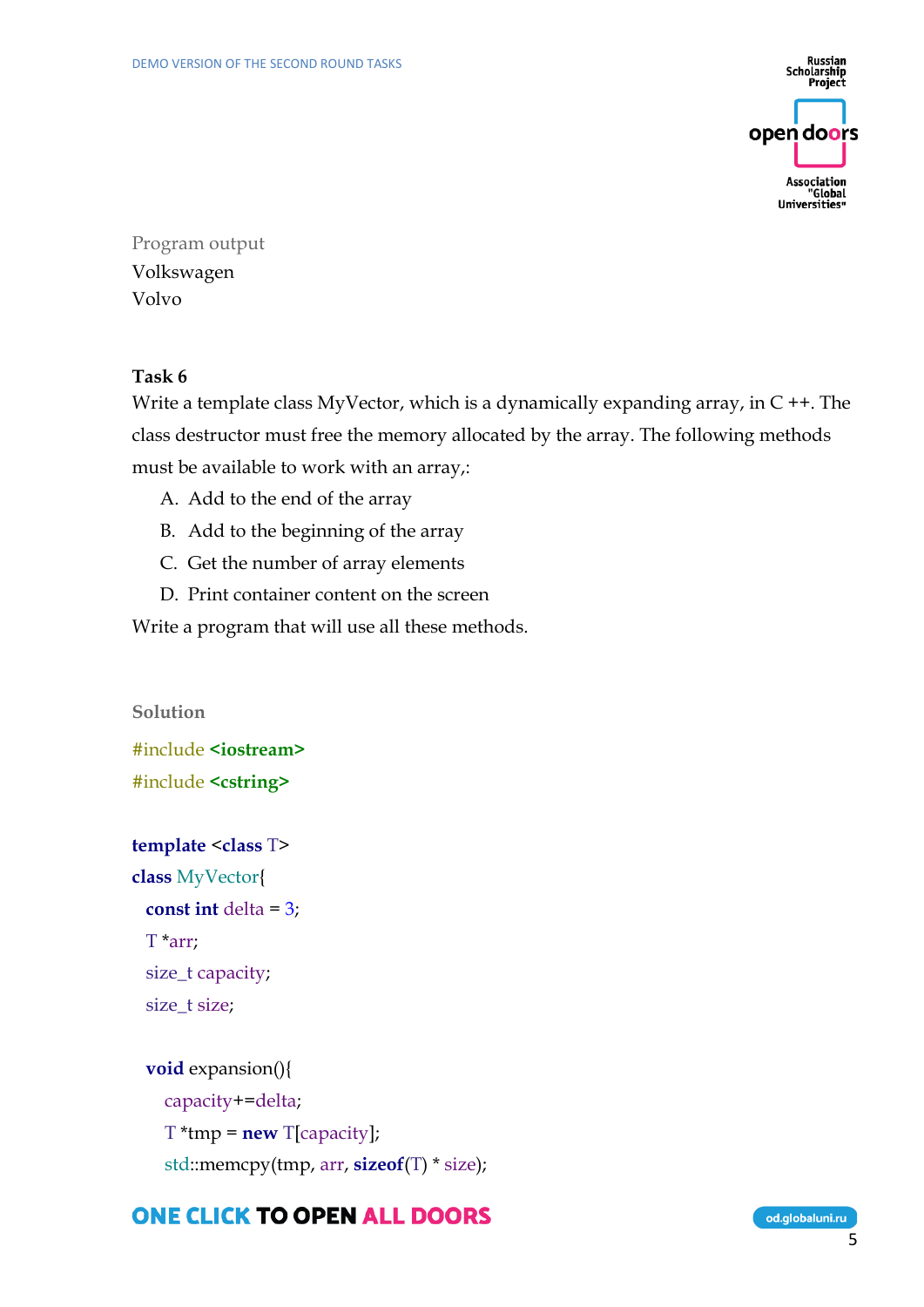Russian<br>Scholarship<br>Project open doors Association<br>Global"<br>Universities<sub>"</sub>

## **delete**[]arr;

```
 arr = tmp;
 }
```
### **public**:

```
 MyVector(){
  size = 0; capacity = delta;
   arr = new T[capacity];
 }
```

```
 ~MyVector(){
   delete[] arr;
 }
```

```
 void pushBack(T elem){
   if(size >= capacity)
     expansion();
   arr[size] = elem;
   size++;
 }
```

```
 void pushFront(T elem){
   insert(elem, 0);
```

```
 }
```

```
 int count(){
   return size;
 }
```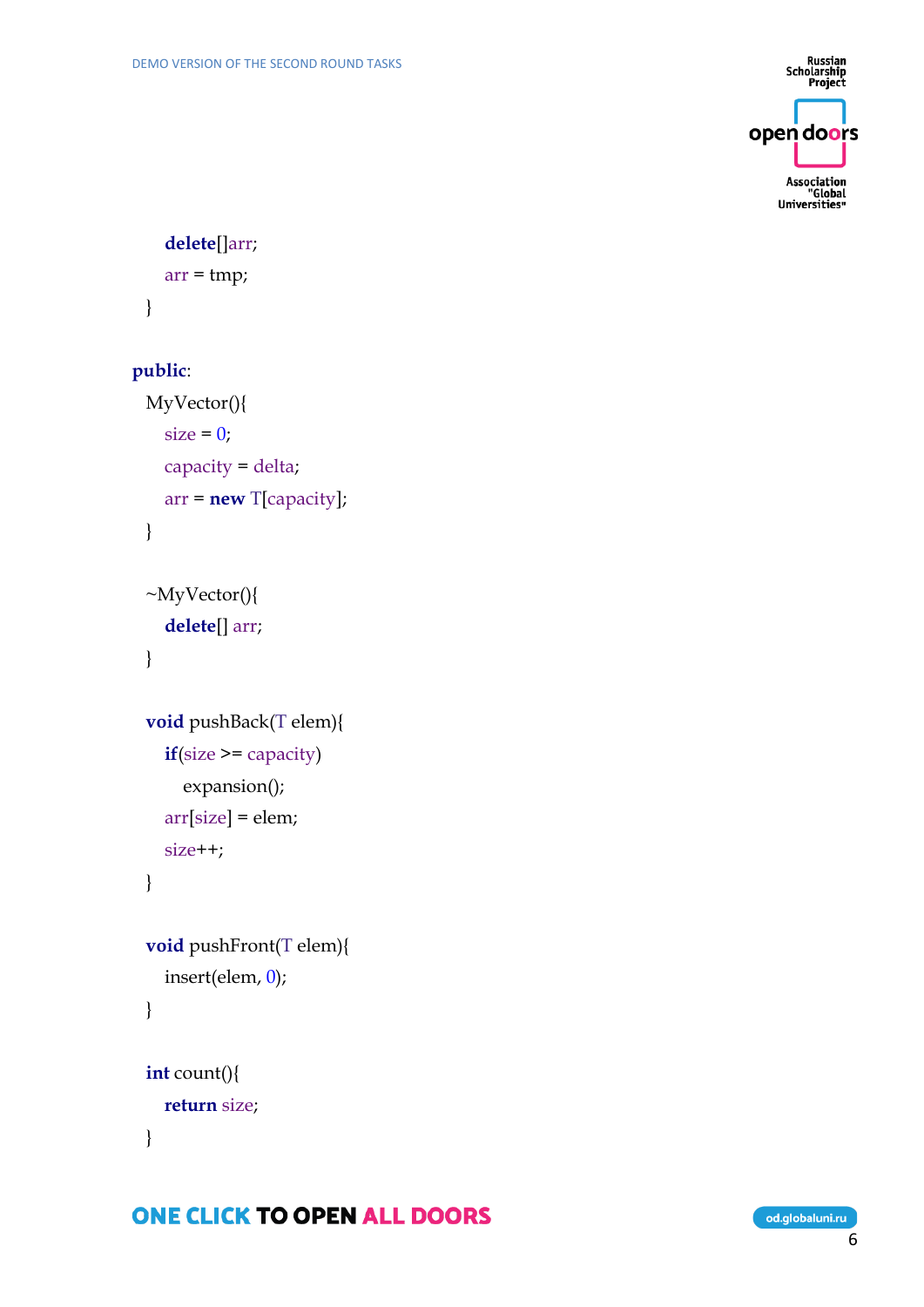Russian<br>Scholarship<br>Project open doors Association<br>Global"<br>Universities"

```
 void print(){
for(int i=0; i<size; i++){
 std::cout<<arr[i]<<' '
;
   }
   std::cout<<std::endl;
 }
```

```
};
```

```
int main(){
```

```
 MyVector
<int> v;
```

```
std::cout<<v.count()<<std::endl;
```

```
 v.print();
```

```
 v.pushBack(10);
```

```
 v.print();
```

```
v.pushFront(5);
```

```
 v.print();
```

```
 v.pushBack(15);
```

```
 v.print();
```

```
 v.pushFront(
2);
```

```
 v.print();
```

```
std::cout<<v.count()<<std::endl;
```

```
 v.pushBack(20);
```

```
 v.print();
```

```
 v.pushFront(
1);
```

```
 v.print();
```

```
 v.insert(77, 
3);
```

```
 v.print();
```

```
std::cout<<v.count()<<std::endl;
```
}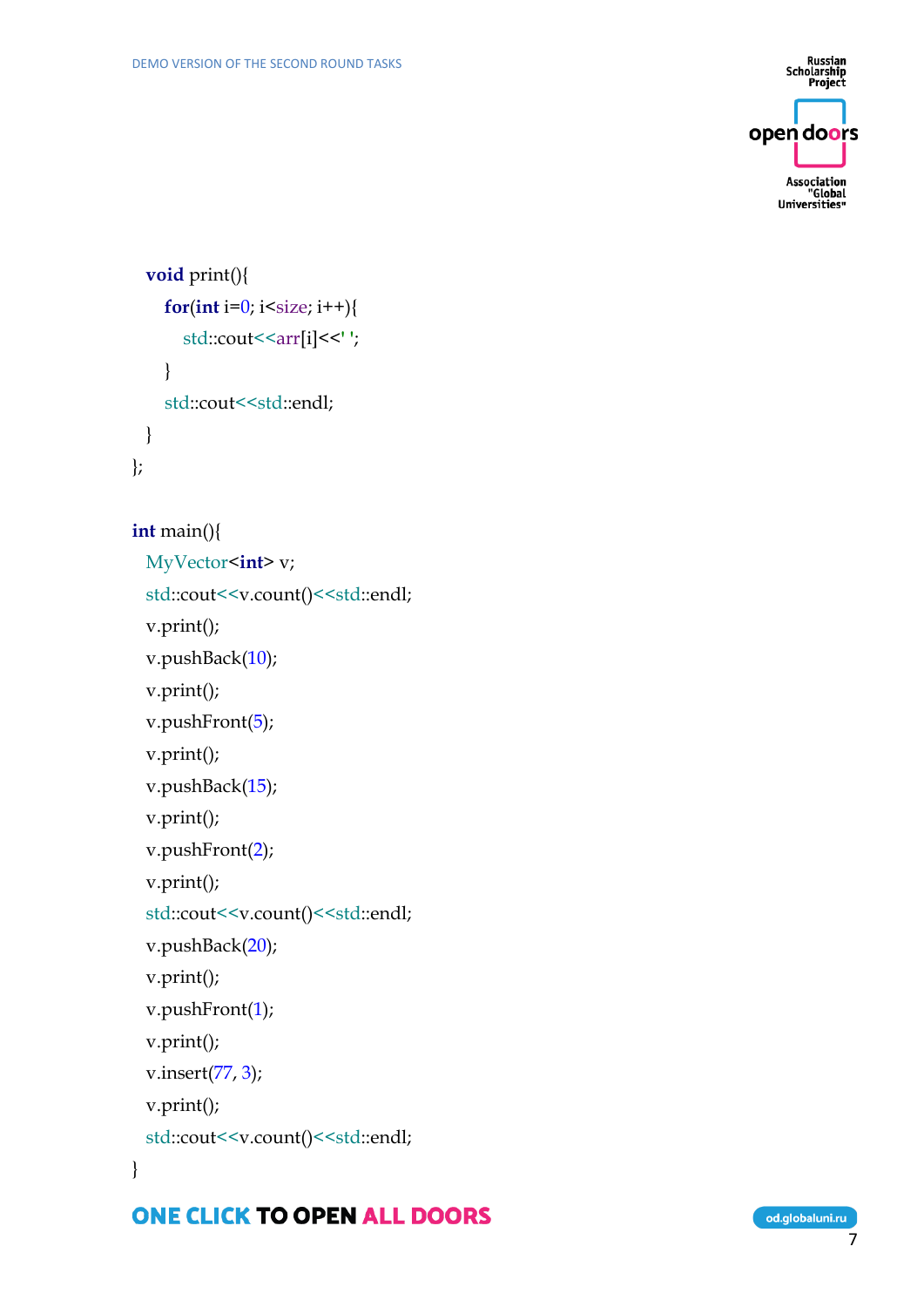Russian **Scholarship** Project open doors Association "Global Universities

### **Task 7**

What is a video page?

1) A web page that a video is playing on

#### **2) The memory required to store a screen image**

3) The memory in which a video file is stored

#### **Task 8**

Host IP address 192.168.15.158. Subnet mask 255.255.255.224. Determine the network address.

- A. 192.168.15.144
- B. 192.168.15.128
- C. 192.168.15.152

Solution.

The specified IP address 192.168.15.158 must be masked with 255.255.255.224. To do this, you need to write down the address and the mask in binary and perform the AND operation: 11000000.10101000.00001111.10011110 11111111.11111111.11111111.11100000 11000000.10101000.00001111.10000000 = 192.168.15.128 **Answer: 192.168.15.128**

#### **Task 9**

A database stores information about the employees of an organization. Each employee has a personal record containing gender (male or female), age, division (marketing department, logistics department or technical support department). The number of records received in response to certain queries to this database is as follows:

1. Employees aged> 40 in the logistics department: 3 entries.

2. Males over 30 in the logistics department: 10 entries.

3. Females aged> 30 in the department of logistics and marketing: 5 entries.

4. Females over 30 in the marketing department: 2 entries.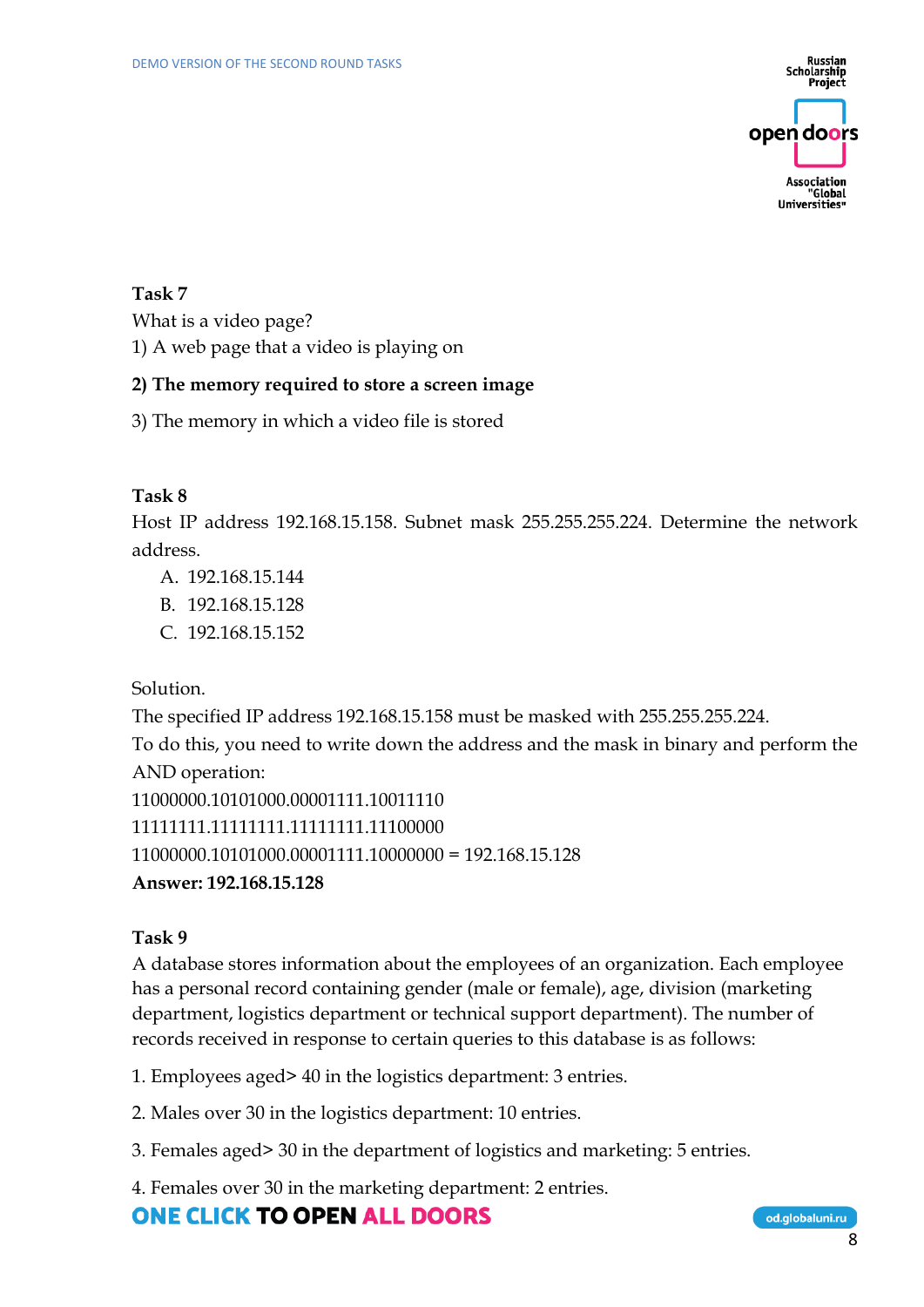Russian Scholarship<br>Scholarship<br>Project open doors Association "Global Universities<sup>®</sup>

How many employees between the ages of 30 and 40 work in the logistics department?

Solution. From 3 and 4, we can deduce that there are three females aged> 30 in the logistics department, which also has ten males aged> 30. In total, the logistics department employs 13 people aged> 30. Of these, three people are aged> 40. Therefore, there are ten employees in the logistics department between the ages of 30 and 40.

**Answer: 10.**

#### **Task 10**

Firewall rules may have inconsistencies known as anomalies. A rule is shadowed by one or a set of preceding rules if each packet matched by this rule is also matched by preceding rules but takes a different action. Two rules are correlated if they have an intersection of rule spaces, i.e., one rule is a superset to the other in some fields. A rule is redundant if the action taken by the firewall on a packet does not change upon removing this rule from the ruleset.

Look at the firewall filtering rules. Determine if there are any anomalies in them.

| Rul<br>e       | Protoco<br>1 | <b>Source IP</b> | Source<br>port | <b>Destination IP</b>          | <b>Destinat</b><br>ion port | Action       |
|----------------|--------------|------------------|----------------|--------------------------------|-----------------------------|--------------|
|                | ×.           | 10.19.55.124     | *              | $10.12.32.21 -$<br>10.12.32.22 | $1 - 80$                    | Allow        |
| $\overline{2}$ | <b>TCP</b>   | 172.19.55.*      | *              | 10.12.32.21                    | 80                          | <b>Allow</b> |
| 3              | <b>TCP</b>   | 192.168.5.64     | ÷              | 10.12.32.23                    | 23                          | <b>Allow</b> |
| 4              | <b>TCP</b>   | 172.19.55.121    | ÷              | 10.12.32.21                    | 80                          | Allow        |

- Rule 4 is shadowed by rule 2.
- Rules 1 and 3 are correlated.
- ⚫ **Rule 4 is redundant (with respect to 2).**
- ⚫ There are no anomalies in the rules.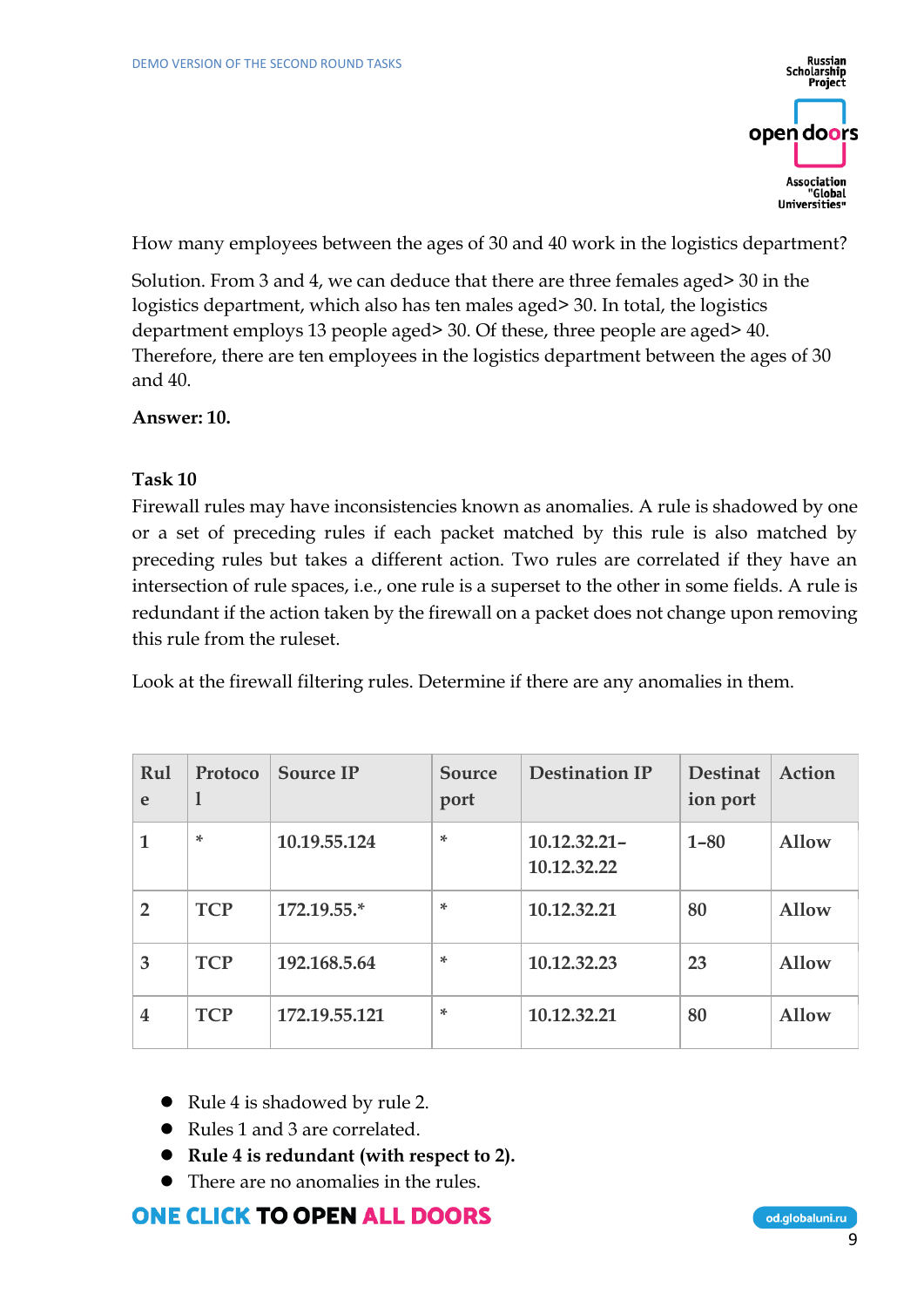Scholarship open doors Association "Global Universities

*Answer*: rule 4 is redundant (with respect to 2).

*Solution*: Firewall rule anomalies relate to the intersection of fields of two rules or a set thereof and/or required action mismatch. Let us consider rules 2 and 4. The Source IP field of rule 4 is a subset of that of rule 2. The other fields of the two rules fully coincide. As the action in rules 2 and 4 is the same, rule 4 is not shadowed by rule 2. However, if we remove rule 4, the action of the firewall on the packet will not change. Therefore, Rule 4 is redundant.

### **Task 11**

A 4-digit pin code (XXXX) is used to enter an office room. The pin code is a prime number, and the first digit and last one are the same (e.g. 1XX1).

The delay between login attempts is one (1) second. What is the maximum time (in seconds) within which a valid pin code will be obtained if entering the pin code does not take any time?

*Answer*: 117 s

*Solution*: 118 prime numbers meet these conditions. Therefore, it will take 118-1 =117 seconds maximum to enter them and obtain a valid pin code.

### **Task 12**

You have received a datagram from some server:

e0 ea eb 3b e7 18 a8 5f a2 41 a3 40 a8 5d b4 50 d5 3f d5 3e c6 0a a6

The structure of the datagram is as follows:

| 2 bytes        | 2 bytes       | 2 bytes         | $\cdots$                | 2 bytes |
|----------------|---------------|-----------------|-------------------------|---------|
| Sender<br>port | Receiver port | Datagram length | Data (payload) Checksum |         |

The length of a datagram is the sum of all its fields, including the length field. All network traffic is encrypted using a simple XOR cipher with a cyclically repeating 2-

## **ONE CLICK TO OPEN ALL DOORS**

od.globaluni.ru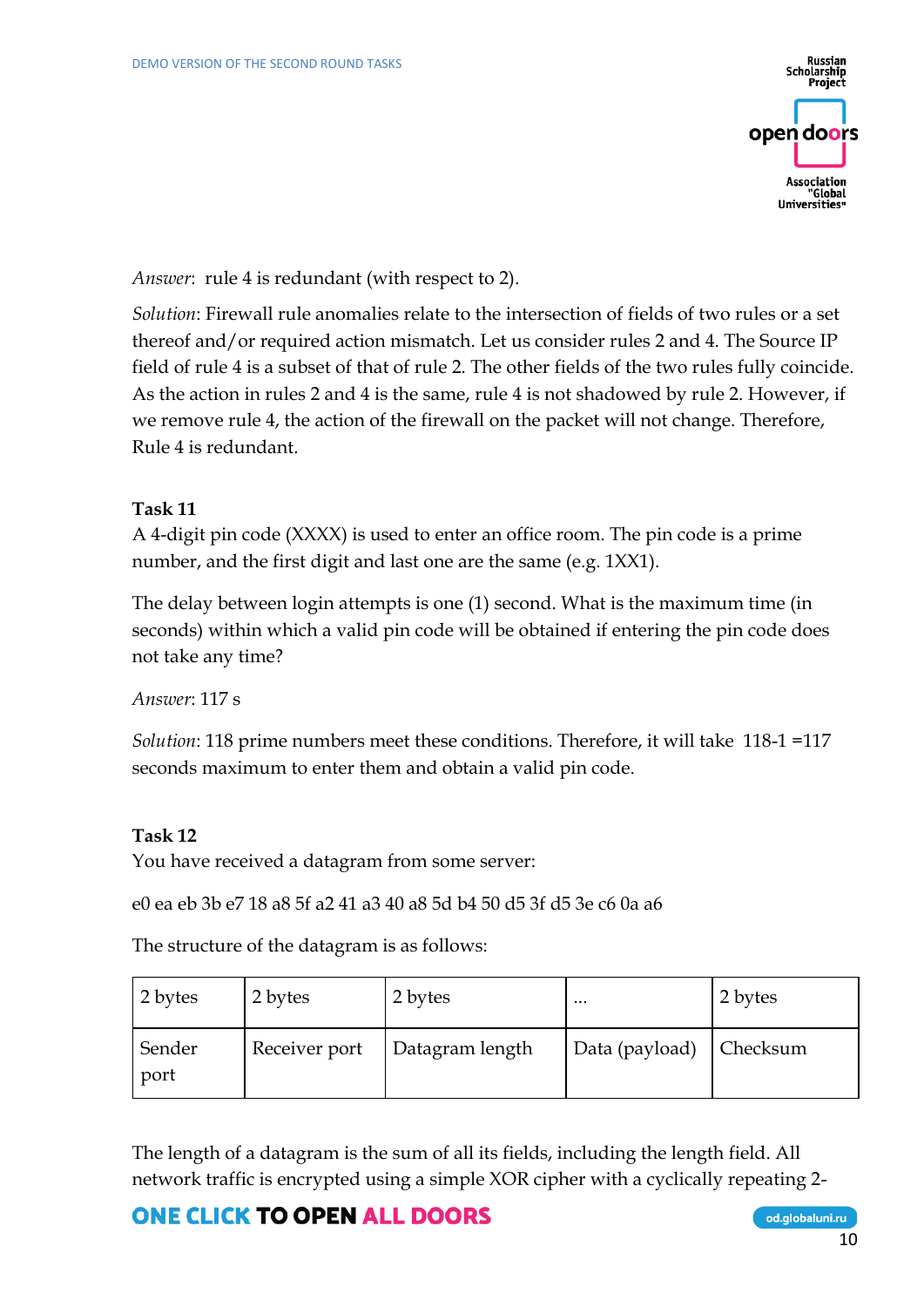**Scholarship** open doors Association "Global

byte key. The datagram header, including the destination and sender ports, is also encrypted.

Determine what data the server has sent if the port is 2021.

Supplementary materials: see hex codes of ASCII symbols at https://www.cisco.com/c/en/us/td/docs/ios/12\_4/cfg\_fund/command/reference/ cfnapph.html

*Answer*: OPENDOORS\_2021

#### *Solution*:

Knowing the datagram structure (1) and that it was sent by a server (2), we can deduce that **e0 ea** is the encrypted representation of the sender port, i.e. 2021. A simple XOR cipher is a bitwise XOR operation performed on every character using a given key. Therefore, an XOR operation on the first bytes of the datagram and the two bytes corresponding to the port number will help to obtain the key. To this end, we convert the number 2021 into hex to get 07e5 and calculate.

**e0ea** XOR **07e5 = e70f** (or 1110011100001111). **e70f** is the secret key.

Next, we sequentially use the key to decrypt the datagram data. First, we determine the size of the data by decrypting the size of the datagram **e7 18** XOR **e7 0f** = 17 (or 23 in decimal.) Thus, the length of the payload is 23 - 8 = 15, and it starts at the 7th byte **a8 5f a2 41 a3 40 a8 5d b4 50 d5 3f d5 3e c6.** By performing an XOR operation on this sequence with the **e7 0f** key, we obtain ASCII character codes in hex. Each ASCII character is encoded in one byte. The decryption result is *OPENDOORS\_2021.*

#### **Task 13**

A dataset contains information about characteristics (age, gender, profession, astigmatism, etc.) associated with using different types of lenses (soft, standard and hard):

What machine learning model (without data transformation) is the most appropriate for recommending lens type to new customers:

- regression function
- cluster model

● **decision treeONE CLICK TO OPEN ALL DOORS**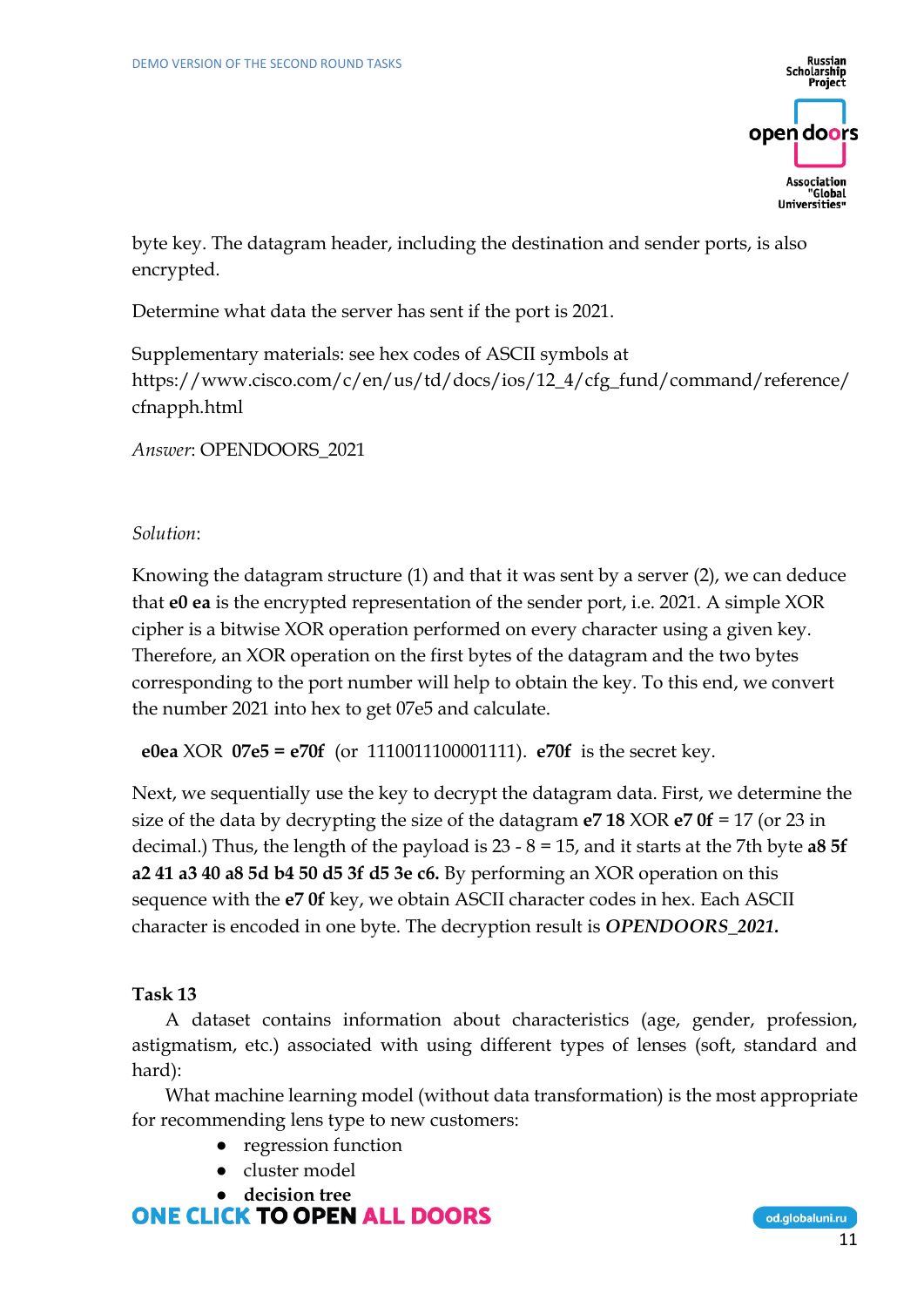Russian Scholarship<br>Project open doors Association "Global Universities"

● association rules

#### **Task 14**

A dataset contains readings from a car accelerator (acceleration\_x, acceleration\_y, acceleration\_z,) and a gyroscope (gyro\_x, gyro\_y, gyro\_z). The readings are taken every second. The state of the car is recorded for each time count: parking, starting the movement, stopping, left turn, right turn, braking, acceleration.

What type of neural network is the best for classifying vehicle states by sensor readings.

- convolutional neural network
- **recurrent neural network**
- self-organizing map
- back neural network
- direct neural network

#### **Task 15**

Look at the dataset:

| Weather    | Temperature | Play           |
|------------|-------------|----------------|
| Sun        | Hot         | No             |
| Sun        | Hot         | No             |
| Cloudiness | Hot         | Yes            |
| Rain       | Standard    | Yes            |
| Rain       | Cold        | Yes            |
| Rain       | Cold        | No             |
| Cloudiness | Cold        | Yes            |
| Sun        | Standard    | N <sub>o</sub> |
| Sun        | Cold        | Yes            |
| Rain       | Standard    | Yes            |

Use a Naïve Bayes algorithm to calculate the normalized probability of the game being played. The desired conditions are as follows: Weather = Sun and